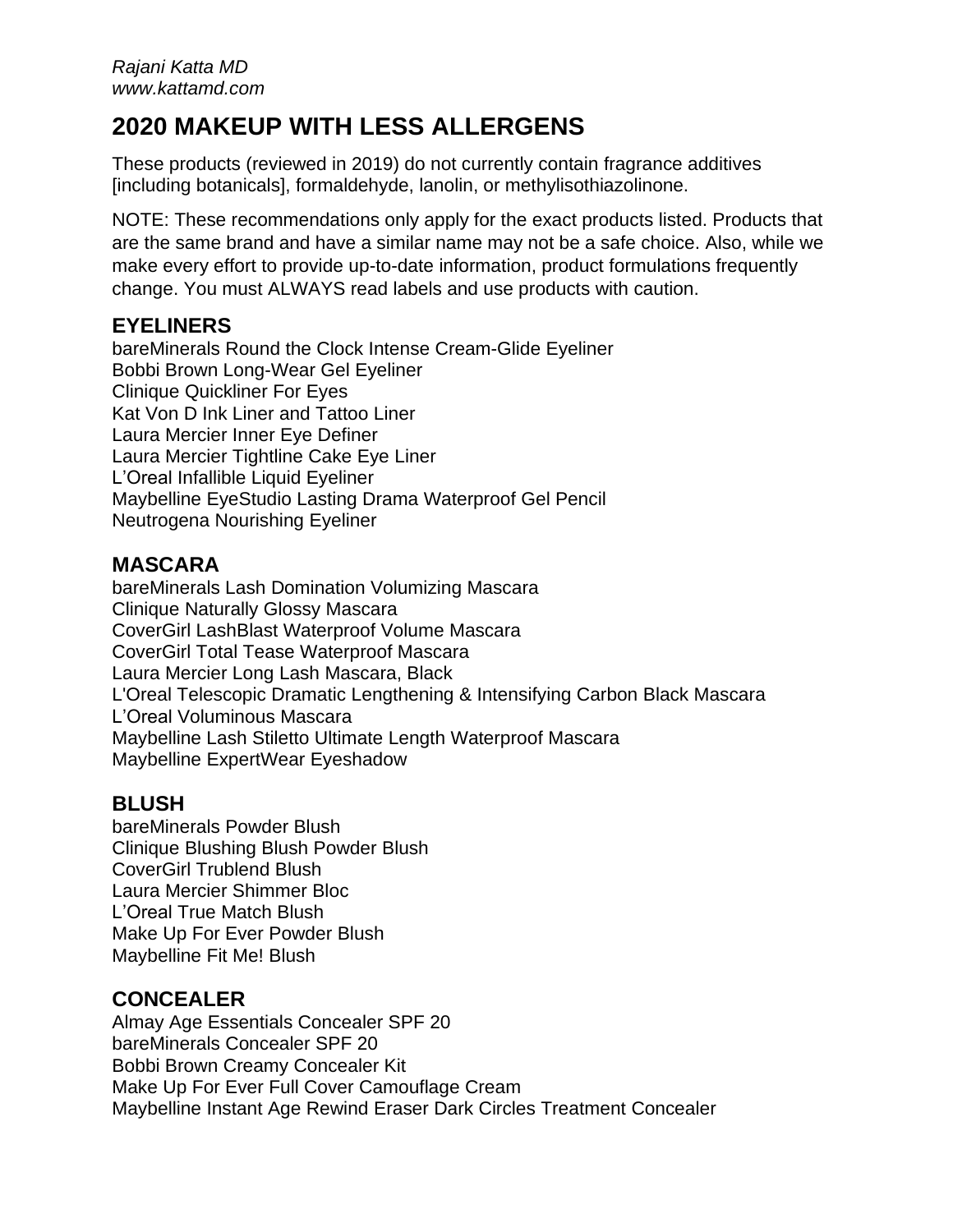NARS Radiant Creamy Concealer Neutrogena Skin Clearing Blemish Concealer Tarte Amazonian Clay 12-Hour Waterproof Concealer

## **FOUNDATION**

Almay Smart Shade Mousse Makeup bareMinerals Matte Foundation SPF 15 bareMinerals Original Foundation SPF 15 Benefit Hello Flawless Oxygen Wow SPF 25 Liquid Foundation Clinique Stay-Matte Oil-Free Makeup Clinique Acne Solutions Liquid Makeup CoverGirl Clean Oil Control Liquid Makeup Laura Mercier Smooth Finish Foundation Powder L'Oreal True Match Lumi Healthy Luminous Makeup SPF 20 M.A.C Studio Fix Foundation Maybelline SuperStay Better Skin Foundation Tarte Amazonian Clay 12-Hour Full Coverage Liquid Foundation SPF 15

### **POWDER**

Almay Smart Shade Smart Balance Skin Balancing Pressed Powder bareMinerals Mineral Veil Original, Illuminating or Tinted Clinique Stay-Matte Oil-Free Sheer Pressed Powder CoverGirl TruBlend Minerals Pressed Powder Laura Mercier Translucent Loose Setting Powder Laura Mercier Mineral Pressed Powder SPF 15 Maybelline Fit Me! Set + Smooth Pressed Powder Neutrogena Shine Control Powder Tarte Smooth Operator Amazonian Clay Finishing Powder L'Oreal Infallible Matte-Lock Makeup Primer Tarte BB Tinted Treatment 12-Hour Primer SPF 30

### **LIP GLOSS/LIP LINERS**

Bobbi Brown Art Stick Lip Pencil

Bobbi Brown Lip Pencil Cleure Natural Mineral Shea Butter Lip Gloss Laura Mercier Lip Pencil NARS Velvet Gloss Lip Pencil

Revlon ColorStay Lip Liner Pencil

### **LIPSTICK**

Cleure Mineral Lipstick bareMinerals Statement Luxe-Shine Lipstick Lancome Color Design Lipstick